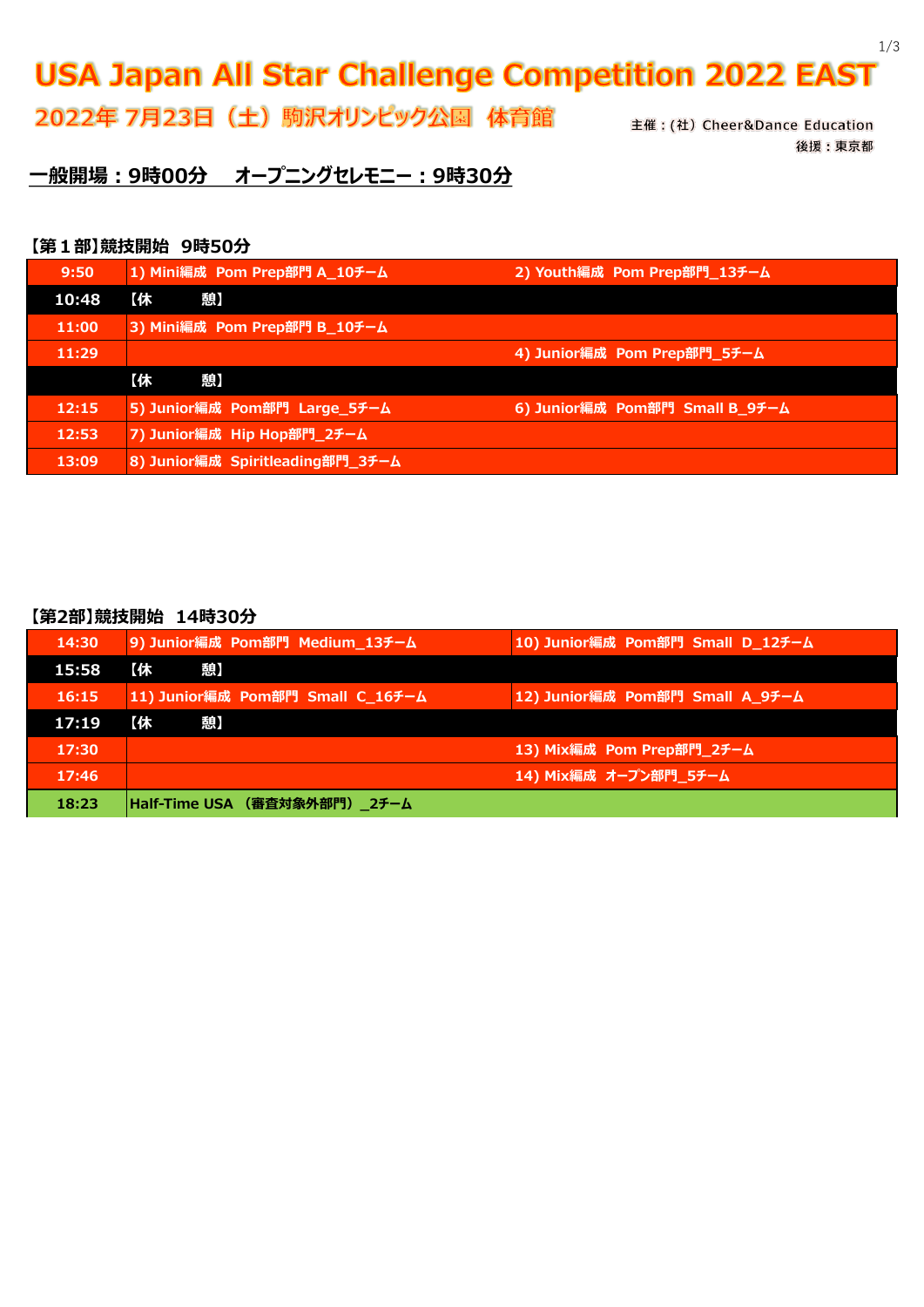## **USA Japan All Star Challenge Competition 2022 EAST**

### 2022年 7月24日 (日) 駒沢オリンピック公園 体育館

### **一般開場:9時20分 オープニングセレモニー:9時40分**

主催: (社) Cheer&Dance Education 後援:東京都

| 【第1部】競技開始 | 10時00分 |                                                    |                                                    |
|-----------|--------|----------------------------------------------------|----------------------------------------------------|
| 10:00     |        | 1)Mini編成 Cheerleading Prep部門 LEVEL1.1_4チーム         | 2)Mini編成 Cheerleading部門 LEVEL1 3チーム                |
| 10:24     |        | 3)Youth編成 Cheerleading Prep部門 LEVEL1.1 Small 3チーム  | 4) Youth編成 Cheerleading Prep部門 LEVEL1.1 Large 3チーム |
| 10:47     | 【休     | 憩】                                                 |                                                    |
| 11:00     |        | 5)Youth編成 Cheerleading部門 LEVEL1 5チーム               | 6)Youth編成 Cheerleading Prep部門 LEVEL1.1 Medium 5チーム |
| 11:36     |        | 7)Youth編成 Cheerleading部門 LEVEL2 ML 3チーム            | 8)Junior編成 Cheerleading Prep部門 LEVEL2.1 3チーム       |
| 11:58     |        | 9)Junior編成 Cheerleading Prep部門 LEVEL3.2 Small 1チーム | 10)Senior編成 Cheerleading部門 LEVEL2 2チーム             |
| 12:10     |        | Half-Time USA (審査対象外部門)_4チーム                       |                                                    |

#### **【第2部】競技開始 13時30分**

| 13:30 | 11)Junior編成 Cheerleading Prep部門 LEVEL1.1 8チーム | 12)Junior編成 Cheerleading部門 LEVEL2 SM 8チーム    |
|-------|-----------------------------------------------|----------------------------------------------|
| 14:26 | 【休<br>憩】                                      |                                              |
| 14:40 | 13)Junior編成 Cheerleading部門 LEVEL1 Small 4チーム  | 14)Junior編成 Cheerleading部門 LEVEL2 Large 5チーム |
| 15:09 | 15)Open編成 Cheerleading部門 LEVEL4 Large 1チーム    |                                              |
| 15:17 | 16)Junior編成 Cheerleading部門 LEVEL1 ML_6チーム     | 17)Senior編成 Cheerleading部門 LEVEL3_6チーム       |

#### **【第3部】競技開始 17時00分**

|       | $\blacksquare$                                                             |
|-------|----------------------------------------------------------------------------|
|       | 17:00 18)Senior編成 Pom部門 10チーム                                              |
| 17:51 | 19)Open編成 オープン部門_2チーム                                                      |
|       | 18:02  Half-Time USA (審査対象外部門) 10チーム                                       |
| 18:42 | 【休<br>こうしょう かんこう きょうきょう きょうかい きょうしょう きょうしょう こうきょう こうきょう こうきょう かいきょう しゅうしょう |
| 18:55 | 20)Senior編成 オープン部門_5チーム                                                    |
| 19:21 | 21)Open編成 Pom部門 11チーム                                                      |